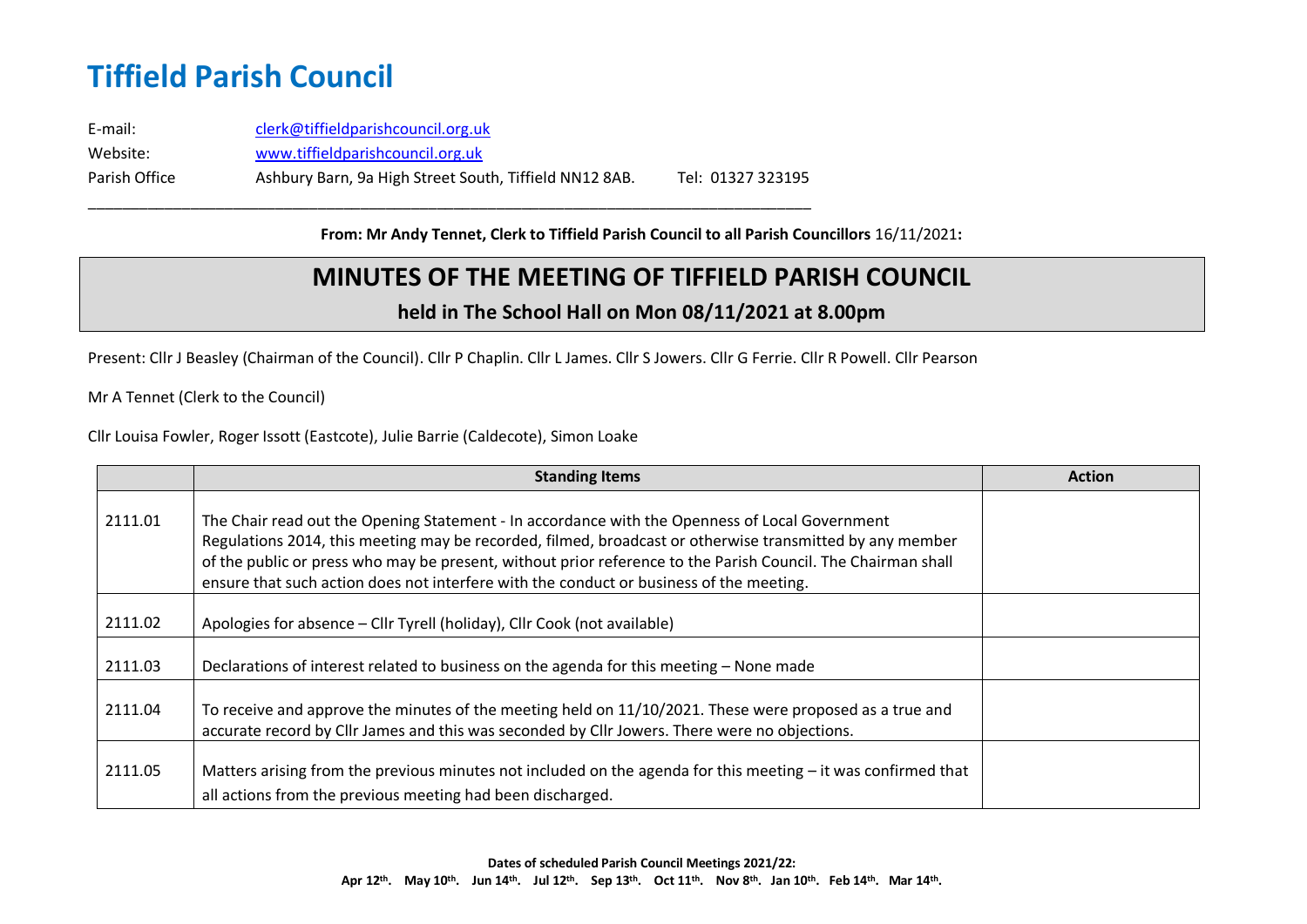| 2111.06    | Public participation session - whilst members of the public were present, the matters they wished to discuss<br>are already agenda items.                                                                                                                                                                                                                                                                                                                                                                                                                                                                                                                                                                                                                                                                                                                                                                                                                                                                                                                   |                                                                                                                                                |
|------------|-------------------------------------------------------------------------------------------------------------------------------------------------------------------------------------------------------------------------------------------------------------------------------------------------------------------------------------------------------------------------------------------------------------------------------------------------------------------------------------------------------------------------------------------------------------------------------------------------------------------------------------------------------------------------------------------------------------------------------------------------------------------------------------------------------------------------------------------------------------------------------------------------------------------------------------------------------------------------------------------------------------------------------------------------------------|------------------------------------------------------------------------------------------------------------------------------------------------|
| 2111.07    | Finance report - Mr Tennet took the meeting through the Parish Council finances since the last meeting. The<br>accounts were proposed as true and accurate by Cllr Chaplin and seconded by Cllr Powell. There were no<br>objections.                                                                                                                                                                                                                                                                                                                                                                                                                                                                                                                                                                                                                                                                                                                                                                                                                        |                                                                                                                                                |
| 2111.08    | Correspondence List - Mr Tennet took the meeting through the correspondence received since the last<br>meeting.                                                                                                                                                                                                                                                                                                                                                                                                                                                                                                                                                                                                                                                                                                                                                                                                                                                                                                                                             | Cllr Ferrie to respond to the<br>consultation from the Office<br>of Police, Fire and Crime<br>Commissioner on behalf of<br>the Parish Council. |
| 2111.13    | Village Festival (this item was bought forward on the agenda). Mr Loake was invited to address the meeting by<br>the Chair. Mr Loake gave a brief overview of the village festival since 2014 since when it has alternated<br>annually with the village BBQ. Mr Loake proposed that a properly advertised festival be held on Claydon Field<br>in July of 2022. It was suggested that a working group be formed to include Mr Loake, Cllr's Cook and James<br>and the Clerk. This was proposed by Cllr Jowers and seconded by Cllr Pearson.<br>Cllr Jowers raised the issue that Cllrs James and Cook were already looking at organising celebrations for the<br>Queens Platinum Jubilee over the Bank Holiday weekend commencing Thursday 2 <sup>nd</sup> June.<br>Mr Tennet also made reference to another resident who had suggested a smaller scale summer festival be<br>held on the village green<br>Cllr Beasley suggested that any festival might be reduced in size and combined with the Jubilee celebrations.<br>Mr Loake then left the meeting. | Mr Tennet to add to the<br>January agenda.                                                                                                     |
|            |                                                                                                                                                                                                                                                                                                                                                                                                                                                                                                                                                                                                                                                                                                                                                                                                                                                                                                                                                                                                                                                             |                                                                                                                                                |
| 2111.09/10 | Planning applications. IM Properties and DHL (these two items were combined) - Mr Tennet confirmed that IM<br>Properties were unlikely to meet again with the Parish Council till the new year. National Highways had now<br>approved the new roundabout at Hulcote so long as a number of conditions were met.                                                                                                                                                                                                                                                                                                                                                                                                                                                                                                                                                                                                                                                                                                                                             | Cllr Beasley to formulate<br>and submit a letter opposing<br>the DHL Planning application                                                      |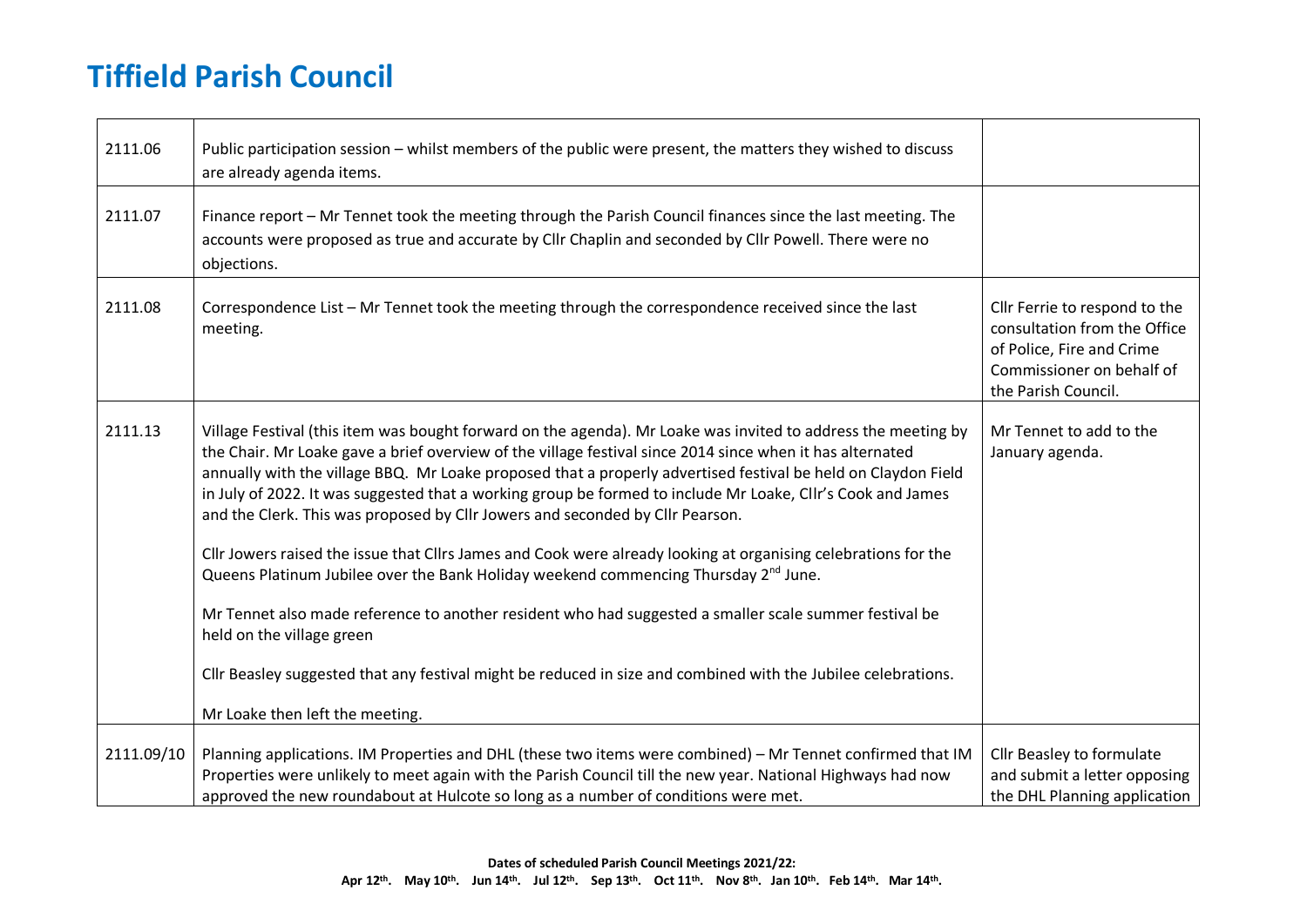| The DHL planning application was discussed. It is a very blank canvas with little detail. Major concerns are the<br>size of the warehouses and the impact on traffic. Cllr Jowers reported that at the exhibition he attended, DHL<br>were stating that the development would only be moving goods from lorry to lorry.<br>Julie Barrie (Caldecote) reported that a recent meeting held at Greens Norton with a public relations company<br>had led to proposals to set up a website, linked to all the surrounding villages to oppose the development and<br>to the idea of crowd funding to raise fund to move against the plans. Ms Barry further reported that she had<br>met with Andrea Leadsom MP, who was very supportive of the campaign having already met with council<br>officials from WNC and representatives from DHL. | on behalf of the Parish<br>Council.<br>All Councillors to consider<br>writing to all members of<br>the Planning Committee<br>expressing their concerns.<br>Article to be included in the<br>next Thunderbolt. |
|---------------------------------------------------------------------------------------------------------------------------------------------------------------------------------------------------------------------------------------------------------------------------------------------------------------------------------------------------------------------------------------------------------------------------------------------------------------------------------------------------------------------------------------------------------------------------------------------------------------------------------------------------------------------------------------------------------------------------------------------------------------------------------------------------------------------------------------|---------------------------------------------------------------------------------------------------------------------------------------------------------------------------------------------------------------|
| At this point Cllr Fowler joined the meeting.                                                                                                                                                                                                                                                                                                                                                                                                                                                                                                                                                                                                                                                                                                                                                                                         |                                                                                                                                                                                                               |
| Roger Issott (Eastcote) then addressed the meeting regarding his concerns on the traffic on the A5. He<br>reported little consultation from the developers and a low awareness of the Local Plan and DHL. For the past<br>month or so he has been working to raise awareness and further mention was made of the meeting at Greens<br>Norton. An exercise in handing out leaflets in Towcester town centre showed that around 75% of people had<br>no idea of the development plans.                                                                                                                                                                                                                                                                                                                                                  |                                                                                                                                                                                                               |
| Cllr Beasley thanked our visitors for their information.                                                                                                                                                                                                                                                                                                                                                                                                                                                                                                                                                                                                                                                                                                                                                                              |                                                                                                                                                                                                               |
| Cllr Fowler reported that the development plans are not supported by West Northamptonshire Council but are<br>in the Local Plan. If they are turned down by the Strategic Planning Committee, DHL will appeal.                                                                                                                                                                                                                                                                                                                                                                                                                                                                                                                                                                                                                        |                                                                                                                                                                                                               |
| Following further discussion, Cllr Beasley asked the Council if they wished to be part of the opposition<br>campaign. This was agreed unanimously.                                                                                                                                                                                                                                                                                                                                                                                                                                                                                                                                                                                                                                                                                    |                                                                                                                                                                                                               |
| Cllr Beasley proposed that a response be formulated to respond to the DHL application along similar lines to<br>the one submitted for the IM Properties development and should include the concerns expressed in respect of<br>the size, impact on flooding on the area, that it won't generate the employment forecast, the impact on traffic<br>and sustainability.                                                                                                                                                                                                                                                                                                                                                                                                                                                                 |                                                                                                                                                                                                               |
| Cllr Fowler suggested that all Councillors write to all the members of the Planning Committee to express their<br>concerns.                                                                                                                                                                                                                                                                                                                                                                                                                                                                                                                                                                                                                                                                                                           |                                                                                                                                                                                                               |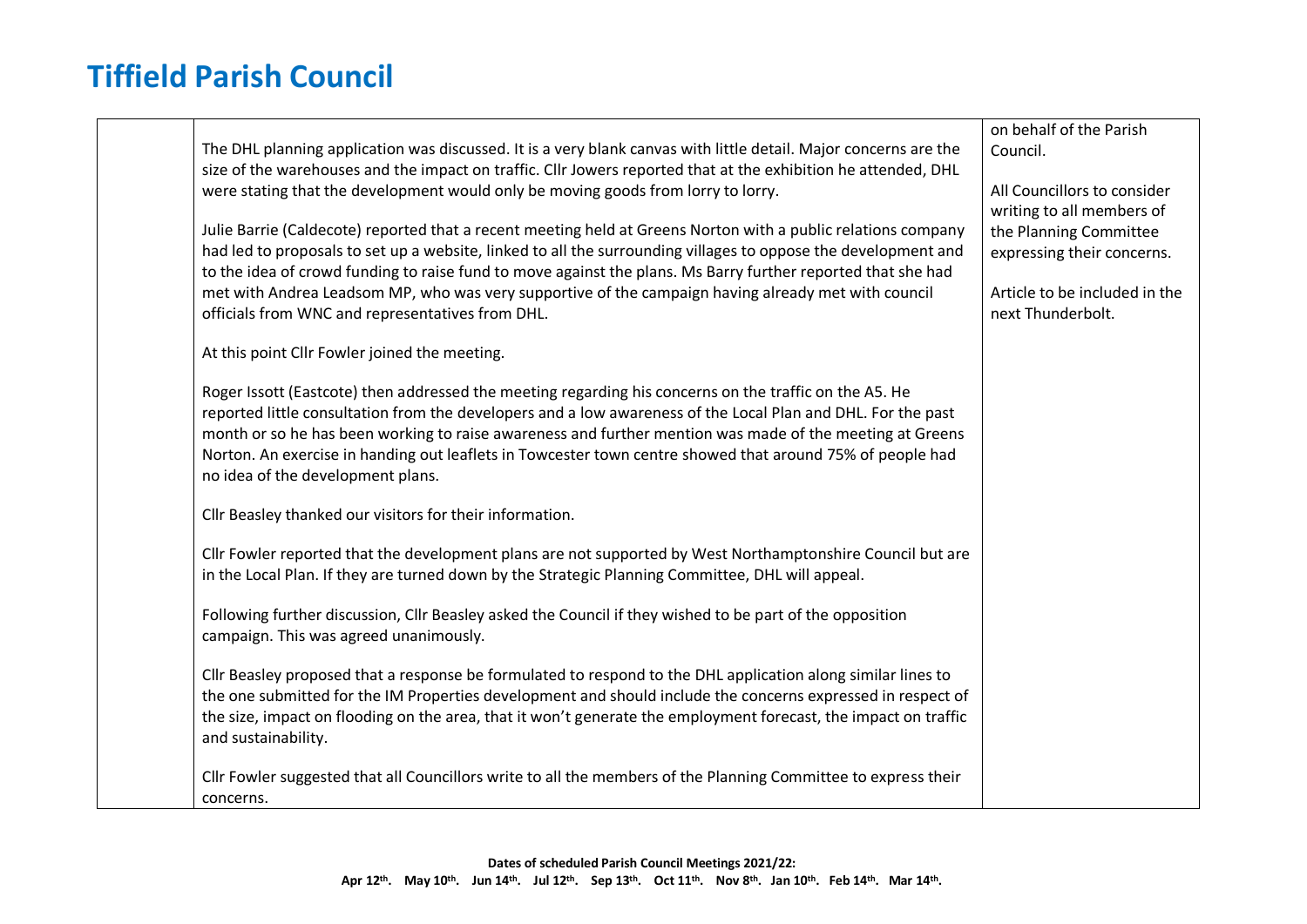|         | <b>Business items</b>                                                                                                                                                                                                                                                                                                                                                                                                                                                                                                                                                                                                                                                                                                          | <b>Action</b>                                                                 |
|---------|--------------------------------------------------------------------------------------------------------------------------------------------------------------------------------------------------------------------------------------------------------------------------------------------------------------------------------------------------------------------------------------------------------------------------------------------------------------------------------------------------------------------------------------------------------------------------------------------------------------------------------------------------------------------------------------------------------------------------------|-------------------------------------------------------------------------------|
| 2111.12 | Stop the Arc Campaign and WNC Strategic Plan - parish council response - Cllrs Ferrie & Beasley (this item was<br>bought forward as it linked to the previous item). Cllr Beasley commented that the Oxfordshire/Cambridge Arc<br>would see the building of the equivalent of 50 to 60 new towns and that it was difficult to see the need.<br>Cllr Ferrie placed a map of the area on the wall and took the meeting through his research and findings in<br>respect of the Strategic Plan on the local area, which goes through to 2050. It was his finding that that the data<br>in the Strategic Plan is in disconnect to all the evidence but that disconnect was caused by having to adhere to<br>a prescribed procedure. | Cllr Ferrie to respond to the                                                 |
|         | Cllr Beasley proposed that Cllr Ferrie responds to the consultation on behalf of the Parish Council. This was<br>seconded by Cllr Jowers. There were no objections. Cllr Beasley thanked Cllr Ferrie for all of his work in<br>preparing the data and the response.                                                                                                                                                                                                                                                                                                                                                                                                                                                            | <b>WNC Strategic Plan</b><br>consultation on behalf of<br>the Parish Council. |
| 2111.11 | Cllr Louisa Fowler - Flooding issues update - Cllr Fowler confirmed that she had again met with Stuart Mann of<br>Kier and it was confirmed that since then, the gutters/roads had been swept twice and that a new swale had<br>been put in at the bottom of High Street North.                                                                                                                                                                                                                                                                                                                                                                                                                                                |                                                                               |
|         | Mr Tennet reported that he was still waiting for the letter to be sent to landowners regarding responsibilities<br>for the clearing of roadside ditches and swales. Cllr Fowler agreed to chase this up.                                                                                                                                                                                                                                                                                                                                                                                                                                                                                                                       |                                                                               |
|         | Cllr Fowler confirmed that she had received the report from the Clerk regarding the flooding issues in the<br>village since 2013 and requested that the parish council keeps chasing WNC regarding street sweeping,<br>especially after leaf fall.                                                                                                                                                                                                                                                                                                                                                                                                                                                                             | Cllr Fowler to chase up the<br>letter to landowners.                          |
|         | Cllr Beasley thanked Cllr Fowler for her support.                                                                                                                                                                                                                                                                                                                                                                                                                                                                                                                                                                                                                                                                              |                                                                               |
|         | Julie Barrie and Roger Issott then left the meeting.                                                                                                                                                                                                                                                                                                                                                                                                                                                                                                                                                                                                                                                                           |                                                                               |
| 2111.14 | Community Funding Grant update (till March 2023) - The Clerk in formed the meeting that a recent email from<br>WNC had set out their terms for the issuing of grants through to March 2023 and that only voluntary and<br>charitable groups could apply. No applications from Parish Councils would be accepted.                                                                                                                                                                                                                                                                                                                                                                                                               |                                                                               |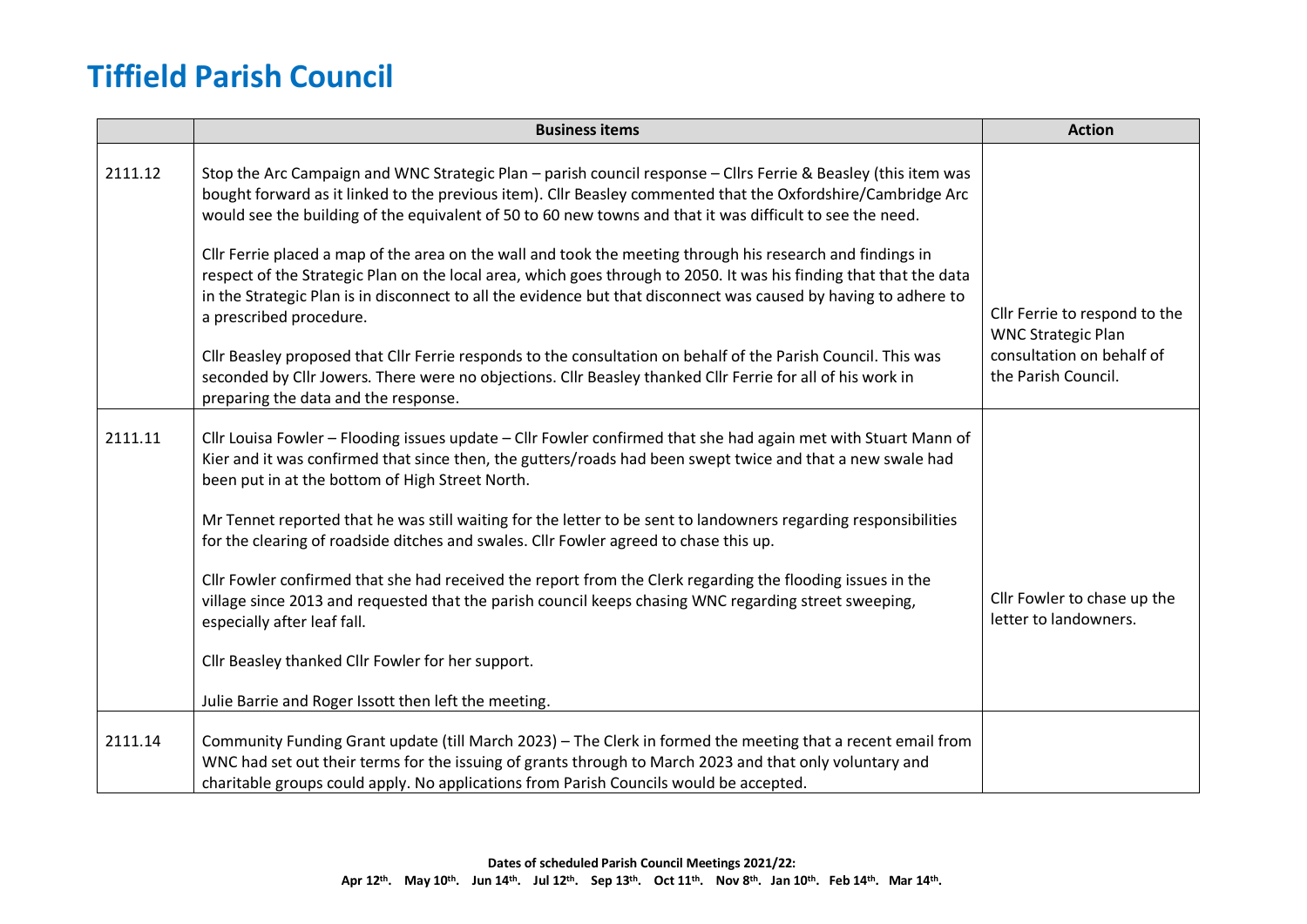┱

 $\blacksquare$ 

| 2111.15 | Village awards 2022 - Cllr Pearson reported that she and Cllr Cook had attended a meeting/presentation<br>hosted by ACRE. Villages that enter are awarded a Bronze. Silver or Gold award. A submission is made on<br>behalf of the village, after which a representative will come to the village to see what we do.<br>It was proposed that we proceed with this and that a delegation be formed next year to meet with the<br>representative. There is an entry fee of around £30.00.<br>Cllr Jowers proposed that the council proceed with this which was seconded by Cllr Powell. There were no<br>objections. | Cllrs Pearson & Cook to<br>proceed with this process.                              |
|---------|--------------------------------------------------------------------------------------------------------------------------------------------------------------------------------------------------------------------------------------------------------------------------------------------------------------------------------------------------------------------------------------------------------------------------------------------------------------------------------------------------------------------------------------------------------------------------------------------------------------------|------------------------------------------------------------------------------------|
| 2111.16 | Tiffield Poor account update - Cllr Beasley informed the meeting that as there had been no response from<br>Lloyds, the next option was to open a new account with Unity Trust. Once done, he would be able to request<br>that any new payments from the Church, Charities and Local Authorities Investment Management Ltd be paid<br>into the new account. The two known signatories for the Lloyds account had agreed to the close the old<br>account and transfer the funds to the new one.<br>The suggested action was proposed by Cllr Jowers and seconded by Cllr Powell.                                    | Mr Tennet to open a new<br>account with the Unity Trust<br>Bank.                   |
| 2111.17 | Neighbourhood Plan questionnaire - Cllr Beasley had previously circulated his proposed questionnaire and<br>there was some discussion as to how best to circulate it and to analyse the returned forms. At the conclusion<br>of the discussion, Cllr Chaplin proposed that the questionnaire be printed by an outside company and this was<br>seconded by Cllr Jowers. There were no objections.                                                                                                                                                                                                                   | Cllr Beasley and Mr Tennet<br>to ascertain costs of printing<br>the questionnaire. |
| 2111.18 | Urgent Matters (for report only)<br>Cllr Jowers raised the issue of the village minibus and the recent White Paper which encouraged the use of<br>buses. It may be that WNC are considering the purchase of 'Dial Up' buses. Rae Spencer has responded to the<br>consultation but has asked if the Parish Council would also write in support of the minibus in its current form<br>and its wider use in other areas.<br>Cllr Chaplin proposed that this would be done, and this was seconded by Cllr James. There were no objections.                                                                             | Cllr Beasley to write in<br>support of the minibus in its<br>current form          |